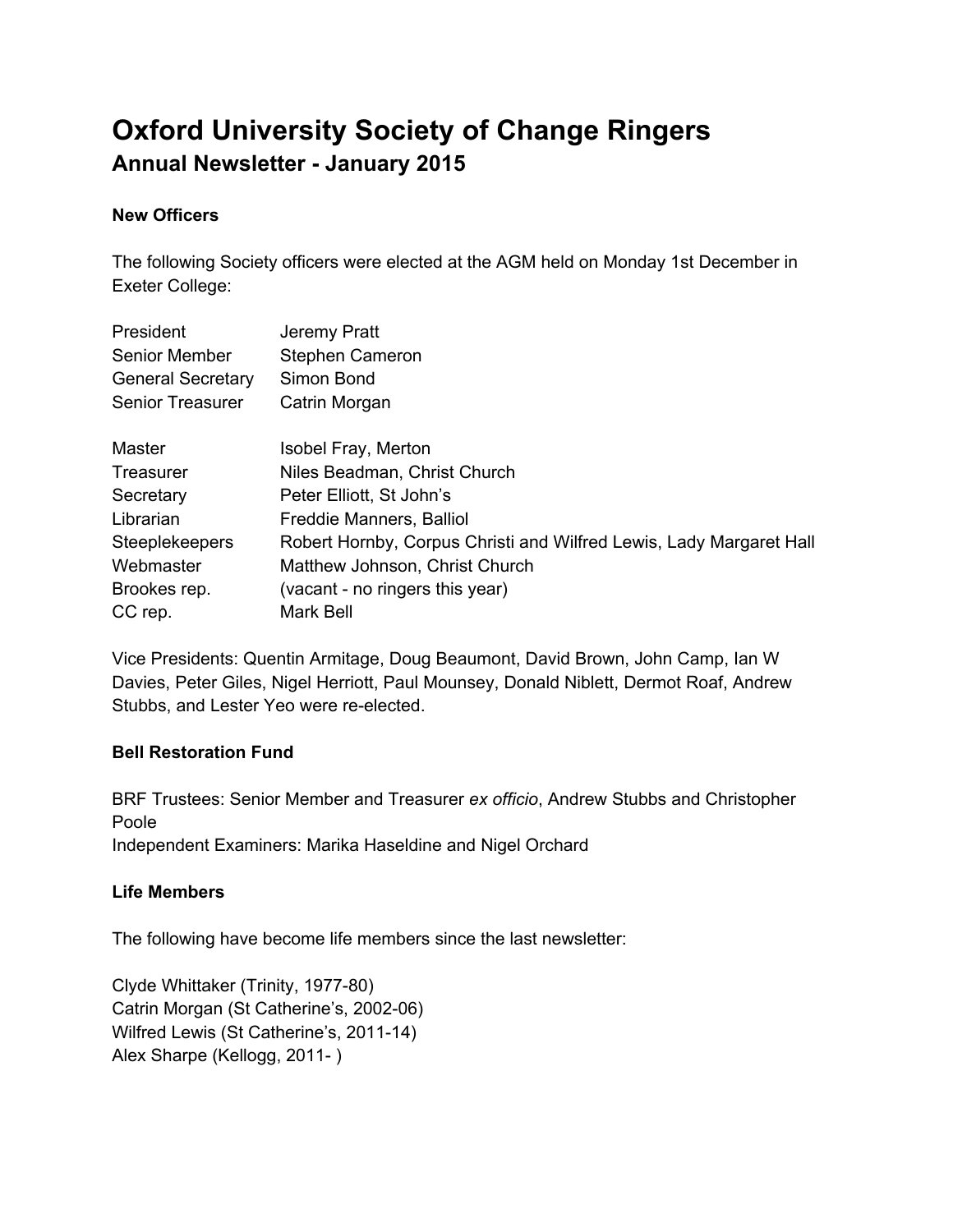For keepers of historical record, it should be noted that Fergus Colquhoun, announced in last year's newsletter as having attended Balliol College, did in fact attend Trinity College. My apologies to members of Balliol for any upset this has caused.

## **Residents' Review**

## *Matthew Johnson, immediate past Master, writes:*

Resident numbers have remained good over the last year, with all returning after the summer vacation, when Wilfred Lewis graduated and started a DPhil. Practices at Mary Mag have been well attended and supported, with Spliced Surprise Minor and Surprise Major being rung. Mondays at St Thos have been less well attended, though they have been useful for those taught to ring in Michaelmas 2013. 12 bell practices were held at Christ Church in Hilary, and in Reading in Trinity and Michaelmas. Thank you to all those who came and supported these. Regular handbell practices have continued at lunchtimes in the ringing chamber at Mary Mag, resulting in a number of ringers ringing quarters of Cambridge Surprise Minor in hand.

This year, in addition to the ones before the practice at Mary Mag, we've been ringing quarter peals at St Thos on Saturdays before their main service at 5.30pm. In Michaelmas this became our main service ringing there when the Sunday service time moved again. Elsewhere service ringing has continued at Mary Mag, and fortnightly at St Ebbe's, SMV and New College, with variable attendance levels.

The Annual tour, based in Liverpool, was well attended with a good range of towers. Thank you to Michael O'Hagan and Lucy Bricheno for organising an excellent event. The CUG organised the joint outing in Hilary in and around Bedford. As is traditional we outnumbered them, this time sending twice as many ringers. Isobel Fray organised the summer outing by minibus to south of Newbury and Robert Hornby arranged the Fresher's Outing out of Oxford towards Eynsham, once more featuring a fresher.

From the Freshers' Fair we signed up 3 new freshers who attended practices during term. In addition 4 Learners have continued to attend practices through Michaelmas, and I look forward to seeing their continued progress next term.

In Michaelmas we hosted the SUA striking competitions and associated ringing, drinking and ceilidh. We won the 6 bell at Mary Mag but were beaten into second by the UL in the 8 bell at St Thos.

Over the year the Society scored 4 peals and 53 quarters (10 in hand.) These included 6 in a summer weekend in Kent organised by Isobel Fray. It's been great to see the improvement by ringers through the year.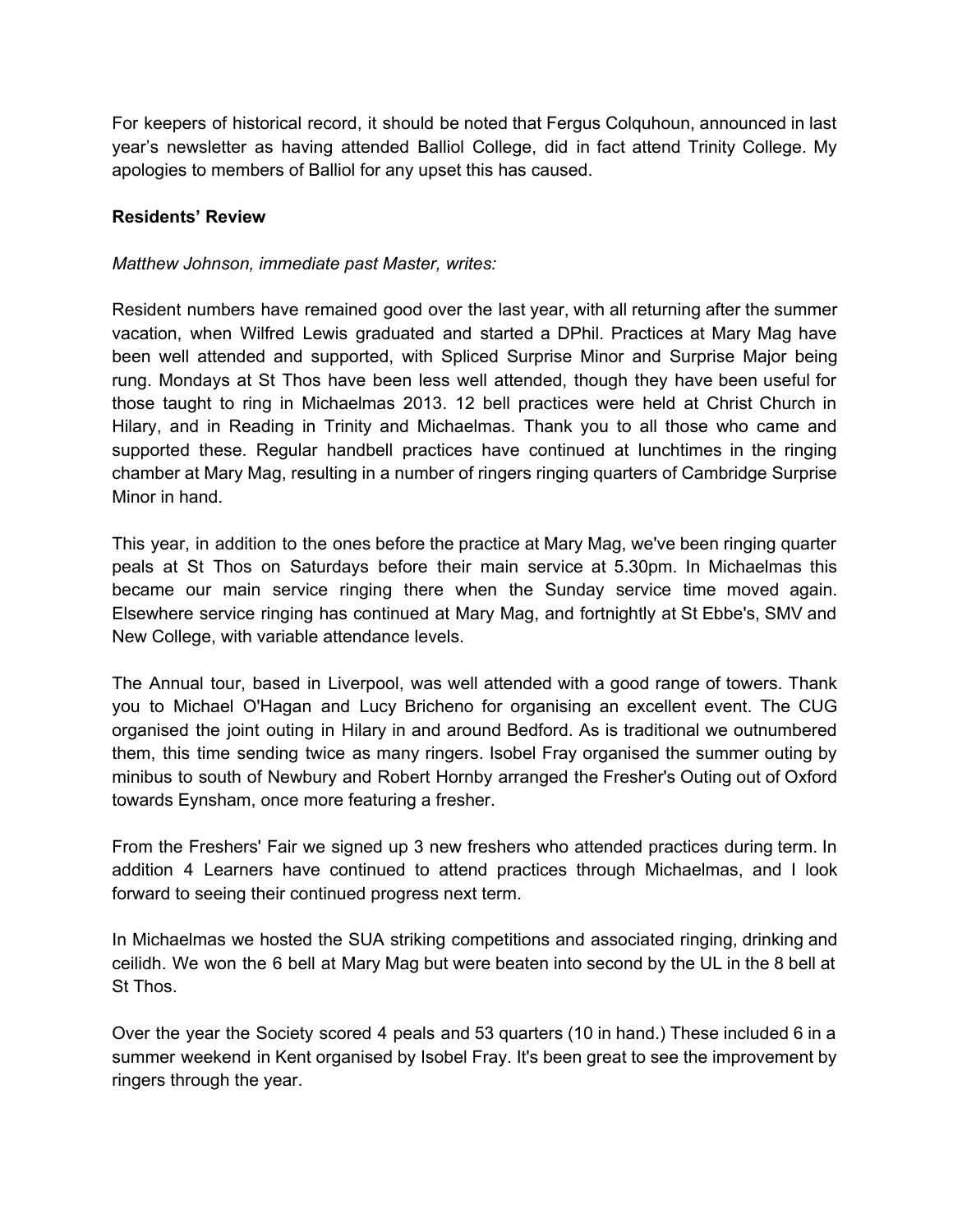Finally I'd like to thank all who have organised and participated in events during this past year and contributed to the continuing success of the Society.

## **President's Notes**

#### *Jeremy Pratt writes:*

The principal activities of the year will, as always, be well documented elsewhere. All I need to do therefore is thank formally: the Dinner Committee for organising the Annual Dinner; Michael O'Hagan and Lucy Bricheno for organising a superb tour in the Liverpool area; and the Master and other resident officers for another successful year in Oxford.

For many years the OUS has maintained a tradition of teaching new ringers, and many OUS taught ringers have achieved much. It is a particular pleasure to note that for 2015 we have an undergraduate Master of the Society who has been taught to ring by the OUS. Congratulation both to Isobel and to her teachers!

As all are aware, there has been much focus this year on constitutional matters. A Proctorial diktat was issued that all clubs and societies should have standardised constitutions, regardless of the relevance or otherwise of the "standard" and indeed regardless of the quality of its drafting. The Senior Member and the Resident Secretary worked hard to seek to obtain some dispensation, but sadly there was an unwillingness on the part of the relevant University Officers to communicate, let alone show any element of flexibility. Fortunately, while these fruitless "discussions" were in "progress", an alternative approach was being developed under the guidance of John Camp which would permit the resident society to have a proctorially compliant constitution but leaving the broad structure of the Society largely unaffected. Many members contributed to the debate on this through the on-line forum, and as a result the new constitutional arrangements were formally adopted at the AGM. The Society is hugely grateful to John for his efforts on this. A small group was set up to monitor the operation of the new arrangements, again under John's guidance, and this will make recommendation for any amendments which may prove desirable over the next year.

Finally, I said when first elected to the post of President that I felt that 5 or 6 years would be sufficient both for the Society and for me. The Society has recently honoured me by re-electing me for my sixth year. That will be enough, and I do not intend to stand for office at the 2015 AGM. It has been (and continues to be for the time being) a great privilege to be the Society's President.

I look forward to seeing many of you at the Dinner and on the Tour. Wishing everyone a very happy 2015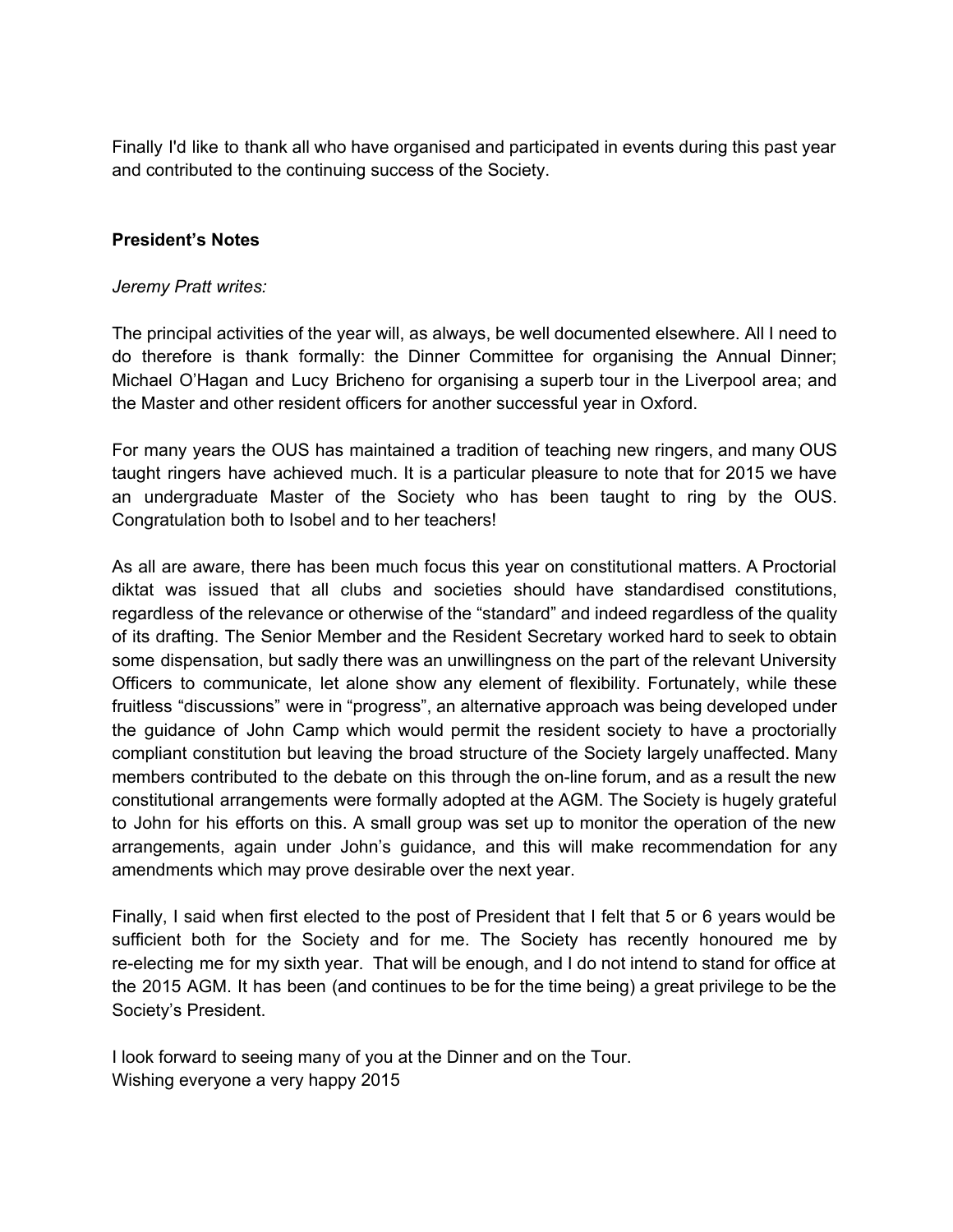#### **2015 Annual Dinner**

The 2015 OUSCR Annual Dinner will take place on Saturday 7th of February, at 7.00 for 7.30pm. It will once again take place at Harris Manchester College where we hope that the college have taken on board some of our comments from last year and will provide us with an excellent meal as they have in the past.

The guest speaker will be Simon Linford, Master of the St Martin's Guild and Past Master of the Ancient Society of College Youths. Phil Barnes will propose the toast to the guests, and Isobel Fray will reply to Simon's toast to the Society.

Tickets are now on sale for £57 to include a sparkling wine reception, wine and port.

*Menu*

*Paupiette of Sole 'Bretonne' Tempura Cauliflower with Honey and Sesame (V) \*\*\*\*\**

*Tournedos of Venison with Juniper and Red Wine Gravy Shallot 'Tatin' with Oxford Blue and Walnuts (V) \*\*\*\*\**

*Cappuccino Brûlée \*\*\*\*\* Cheese Board with Port \*\*\*\*\**

#### *Cof ee and Chocolates*

Pre-dinner drinking on Friday evening will take place in the St Aldates Tavern Blue Room (upstairs) from 7pm. General ringing and peal attempts will take place during the day on Saturday and coffee, included in the ticket price, will be available at the Royal Blenheim on Sunday morning.

To book tickets please send a check payable to 'OUSCR Dinner Committee' to: Isobel Fray, Merton College, Oxford, OX1 4JD, enclosing a SAE, details of any dietary requirements, and seating preferences. Payment can also be made by bank transfer. Please contact [isobel.fray@merton.ox.ac.uk](mailto:isobel.fray@merton.ox.ac.uk) for details. The closing date for tickets is 24th January.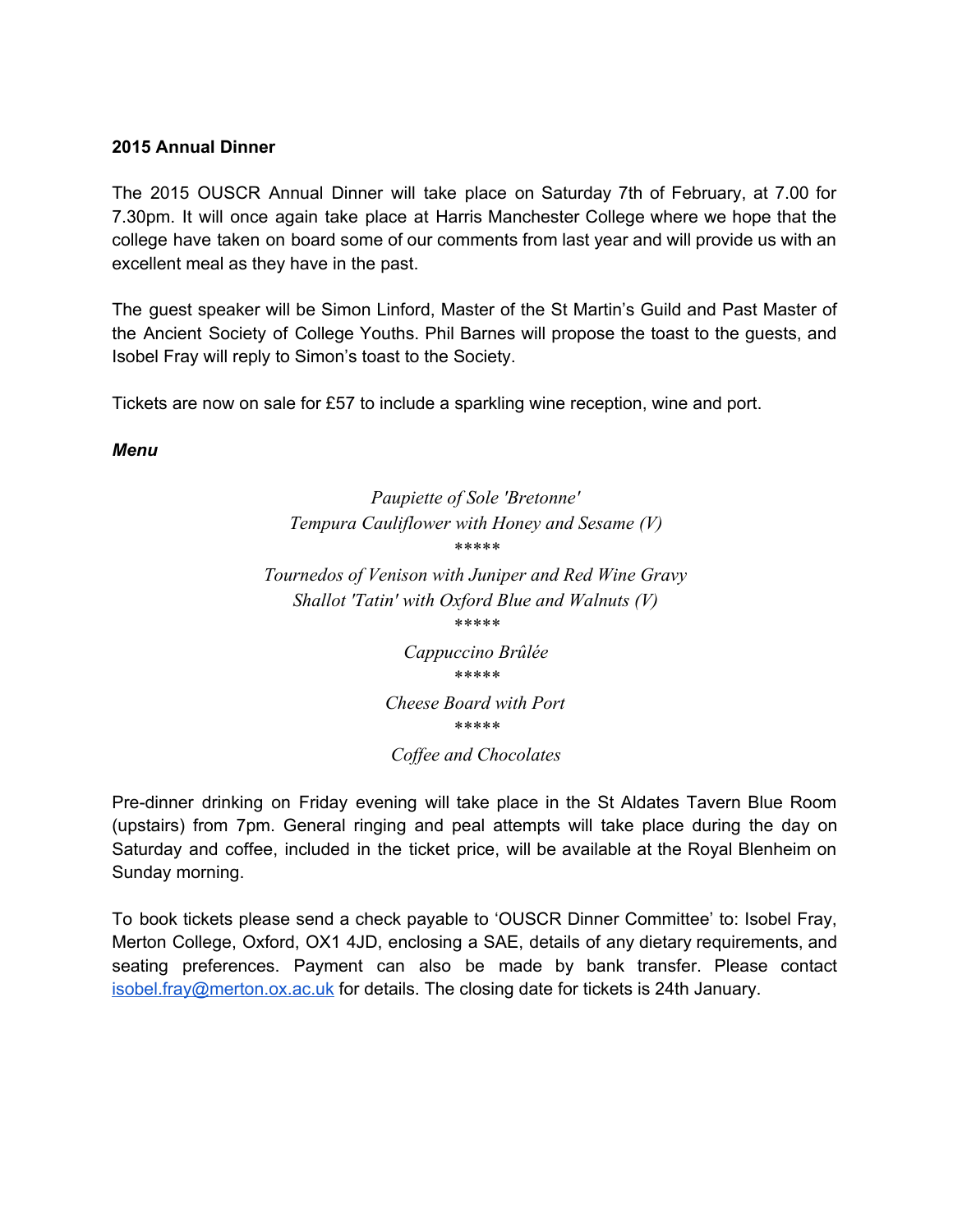**2015 Tour** Sunday 5th Thursday 9th April 2015

This year's tour *is* being organised by Luke Camden. Ever the organisational powerhouse, he has this to say:

Please come on tour. It will be in High Wycombe. Let me know if you want to stay in a hotel.

Luke can be contacted at lukeocamden@gmail.com or via the General Secretary.

#### **The New Constitution**

The University has a Clubs Committee. Its annual report for 2012-13 contained this: "Last year we reported that a Working Group on Club Constitutions had been set up. Its recommendations to the Rules Committee in Hilary 2013 were accepted. The significant ruling was that all clubs should work from the same basic constitution. … Clubs were given until September 2014 to adopt the new constitution." (I shall refer to this as "the basic constitution".)

The OUSCR (hereafter "OUS") became aware of this in Hilary Term 2014. It was obvious that the one-size-fits-all basic constitution did not meet the requirements of the OUS. The main problem was that it failed to provide for a society which had a large and active group of life members. In future, membership was to be limited essentially to current students. (The University regulations restrict membership of "non-University student members" - an ambiguous expression - to one fifth of total membership.) Clearly, this would put an end to the OUS as it has existed (with a break of a few years) since 1872. It would not be possible for peals to include non-students. Current life members would have no status within the society and no say in its running. The office of President as we understand it would be abolished. (There was no scope for a President and a Master.) There would be no Vice-Presidents or (perhaps more importantly) General Secretary. Central Council membership would cease, as the number of members would not reach the required threshold. This pointed to another shortcoming of the basic constitution: it did not recognise the wider context of ringing.

In April 2013, A letter was drafted by the President (Jeremy Pratt), with input from the Senior Member (Stephen Cameron), the then Resident Secretary (Isobel Fray) and me, setting out these problems and requesting some flexibility in implementing the basic constitution. This was sent to the Chair of the Clubs Committee at the beginning of May, with a proposed draft, incorporating the main features of our current rules within the framework of the basic constitution. It received no reply until 7 July. The reply completely failed to acknowledge or address our concerns. Full term had ended on 21 June and the Clubs Committee office was closed until the beginning of Michaelmas Term.

Nevertheless, there was still hope in some quarters that a solution would be found through official channels. Stephen Cameron contacted the previous year's Assessor, whom he knows. (The post of Assessor was established in 1960 as a sort of female proctor but is now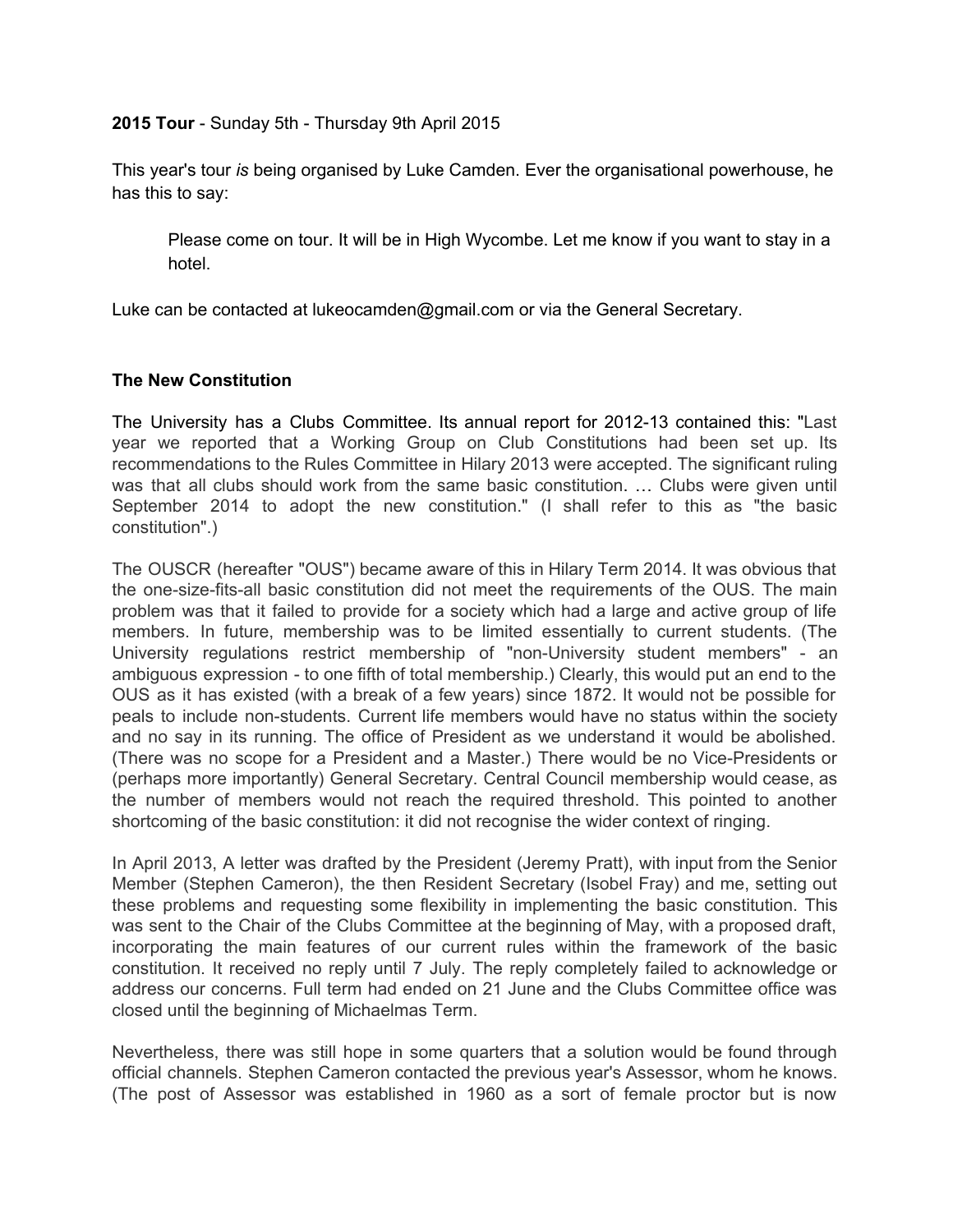responsible for student welfare and finance.) No doubt as a result of being a lawyer, I was less optimistic about the human capacity for acting rationally. It seemed sensible to work on a "plan B", in case "plan A" came to nothing.

My initial thought was that we should have to split the OUS in two. There would be a society much like the existing OUS, but minus the students, and a student society which would adopt the basic constitution, or something close. I set up an email discussion list. The idea was first to establish principles and then to work on a draft constitution. This worked very well. We should certainly not have reached a consensus without many helpful and percipient contributions from members.

It rapidly became apparent that people did not like the idea of having two societies. (I shall use the term "badgers" in time-honoured OUS fashion.) The badgers generally wanted to feel that they continued to be members of the same society they had joined. The students did not want to be deprived of the advantages of registration with the Proctors, for example IT facilities and access to the minibus. The circle had somehow to be squared.

The solution adopted was to retain one society, called "The Oxford University Society of Change Ringers", which would be free-standing and not registered with the Proctors. (The society as a whole will be referred to as "the general society".) It would contain a student section which, as it was part of the general society, would use the same name. (Perhaps this should be called "quantum nomenclature". The society's title is in two places at once.) This section would be registered with the Proctors and adopt a constitution agreeable to officialdom. There were questions about the use of "Oxford University" in the title of the general society, but I am satisfied that there are no valid legal objections. A workable draft for the general society was developed and made available online. A draft of the student section constitution, in more inchoate form, was also published and awaited comments from the residents.

Towards the beginning of Michaelmas Term, the Clubs Committee did agree that, as our present rules required notice of any rule change, we could delay adopting a new constitution until the AGM. Notice of the proposed changes was duly given at the Michaelmas TGM and in the "Ringing World". Jeremy and Stephen later heard from the current Assessor. I am told that there was no meeting of minds. "Plan B" became, of necessity, the only plan and was duly adopted at the AGM. Some tidying up remains to be done. The Clubs Committee require a "Code of Conduct on Safety Matters", which will be part of the student section constitution. Financial matters need to be clarified. The intention is that the Bell Restoration Fund will be in the hands of the general society. These matters are being dealt with. A small group will monitor the working of the new constitutions for at least the first year of their operation.

So what has changed? I hope that the average badger who doesn't attend business meetings will hardly notice the difference. Members of the student section are automatically members, and its officers are *ex officio* officers, of the general society (but not *vice versa*). It was felt that the general society didn't need termly meetings, so only an AGM is specified, with provision for other meetings if necessary. The student section meetings remain as at present. The AGM of both the general society and the student section will take place on the last Monday of Michaelmas Term. The Master will preside at student section meetings and the President at general society meetings. The new constitutions outline the duties of officers. The general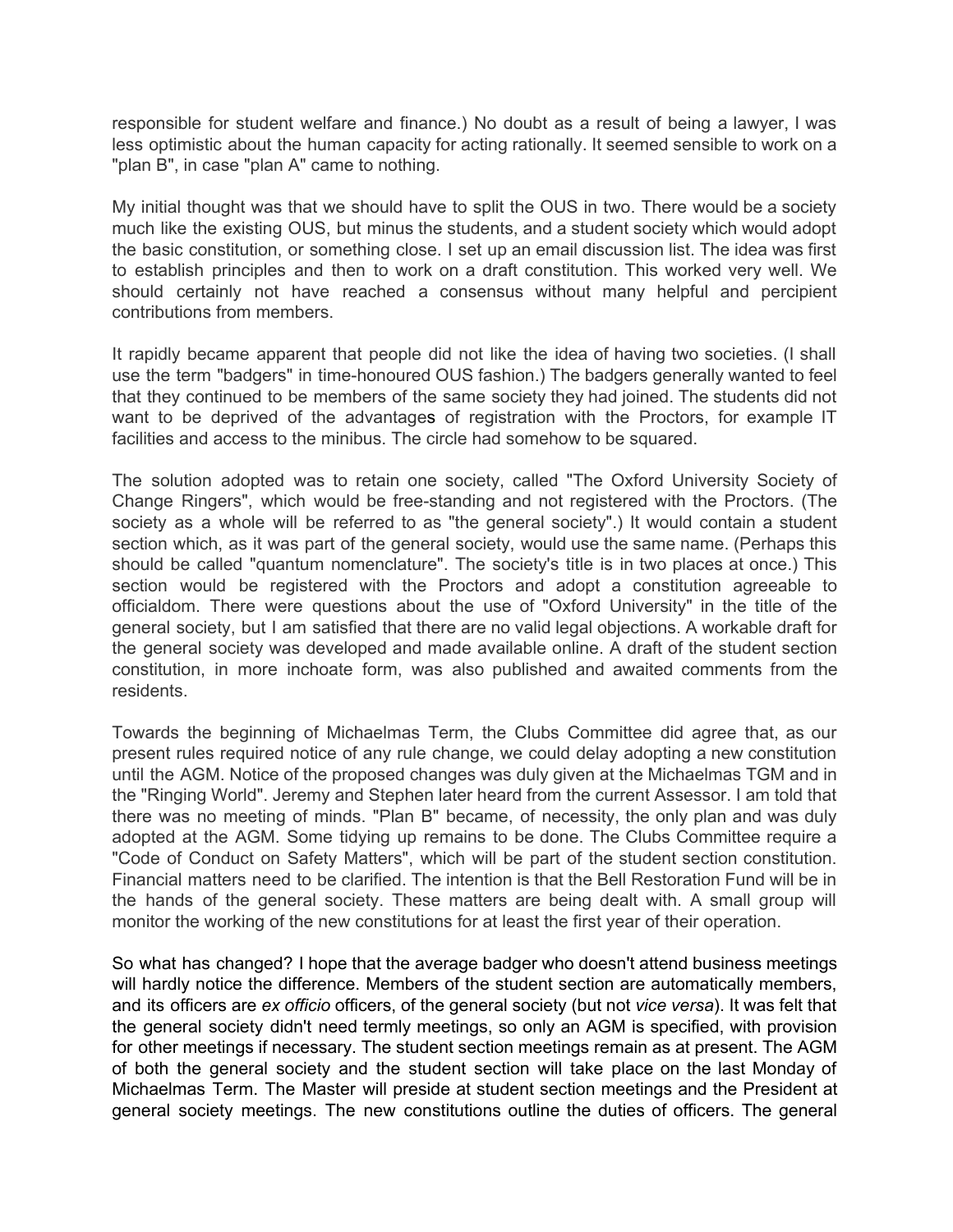society has a new officer: a Senior Treasurer. Rules for peals and Central Council membership remain the same. The requirements for giving notice of certain things are more flexible. It will also now be necessary to give notice of the proposal of new general society officers, if the current officer is to be challenged or is not standing again. Members of the CUG, who were all "honorary members" of the OUS, are now "reciprocal members", as we are of the CUG. The organisation of the dinner and of the tour will not be affected.

There is a strong feeling among those who have been involved in these developments that the University has not shown itself at its best. We were not listened to. The Clubs Committee has been responsible for the disruption of a society with a long and distinguished history. (And whoever drafted the basic constitution thinks that "agendae" is the plural of "agenda", but let that pass.) I hope nevertheless that the replacement constitutions have not only preserved what was best in the previous arrangements but have in some respects actually improved them. For instance it is no bad thing for the residents to have exclusive control over the student section, with advice available, as it always has been, from older members.

We have not drawn the new constitution of the general society to the attention of the Proctors or Clubs Committee. It is no longer anything to do with them. But we don't want to cause problems for the student section, so a low profile is called for, at least until the new regime is up and running satisfactorily. Understandably, some badgers who have regularly made donations to the University have decided that they will no longer do so, but anyone contemplating an indignant letter to the University authorities might like to hold off for the time being.

The new (general) constitution and the latest version of the student section constitution can be found at [http://tiny.cc/ous.](http://www.google.com/url?q=http%3A%2F%2Ftiny.cc%2Fous&sa=D&sntz=1&usg=AFQjCNEBj5uAvITIXfpsK10vb9bQSNDXOw)

John Camp

#### **Obituaries**

I am pleased to report that I have not heard of the deaths of any members over the last twelve months. Any members having such news (or other members) should let me know so that details can be disseminated.

#### **Meeting Dates for 2015**

The Society's business meetings are held on Mondays, and customarily take place in Exeter College. Please confirm the venue in advance.

TGM dates the first Monday in term: 19th January, 27th April, 12th October AGM date – the last Monday in Michaelmas term: 30th November